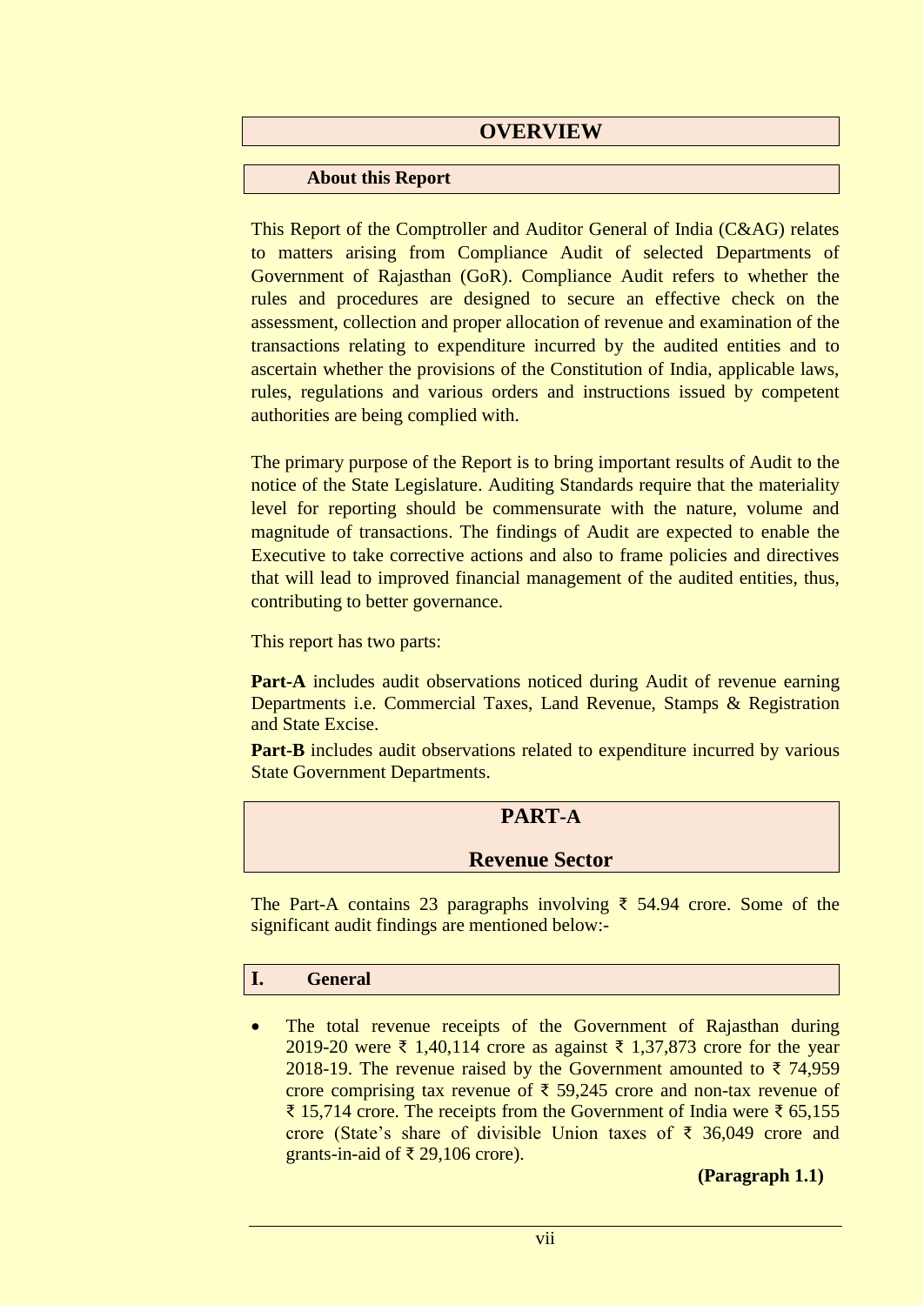Analysis of Inspection Reports (IRs) issued upto March 2020 disclosed that 5,151 paragraphs involving ₹ 1,053.38 crore relating to 1,727 IRs remained outstanding at the end of October 2020 in these four departments.

### **(Paragraph 1.8)**

#### **II. Taxes on Sales, Trade, Supplies,** *etc.*

The office conducted audit of 132 units of Commercial Taxes Department. The major irregularities noticed are:

Excess Input Tax Credit (ITC) of  $\bar{\tau}$  0.41 crore were allowed on goods consigned outside the state through branch transfer.

### **(Paragraph 2.4.1)**

Irregular allowance of ITC of  $\bar{\tau}$  0.37 crore on the goods sold at subsidized price**.**

### **(Paragraph 2.4.2)**

 Assessing authorities failed to take purchase return into account resulting in non-levy of reverse tax of ₹ 2.15 crore**.**

#### **(Paragraph 2.4.3)**

 Assessing Authority failed to add the reverse tax liability in the total tax liability and erroneously carried forward the excess amount of  $\bar{\tau}$  0.42 crore under VAT for adjustment of CST dues.

#### **(Paragraph 2.4.4)**

 ITC on inadmissible item resulted in irregular allowance of ITC of ₹ 0.54 crore.

#### **(Paragraph 2.4.5)**

 A dealer submitted returns with 'nil' turnovers but in reality, sold goods to other registered dealers and collected tax, for which tax liability was not assessed resulting in non-levy of tax amounting to  $\bar{\tau}$  0.40 crore and interest ₹ 0.20 crore.

#### **(Paragraph 2.5)**

A dealer disclosed gross turnover of  $\bar{\tau}$  13.16 crore in his return. The assessing authority passed an assessment order for 'nil' tax resulting in non-levy of tax amounting to ₹0.45 crore.

### **(Paragraph 2.6)**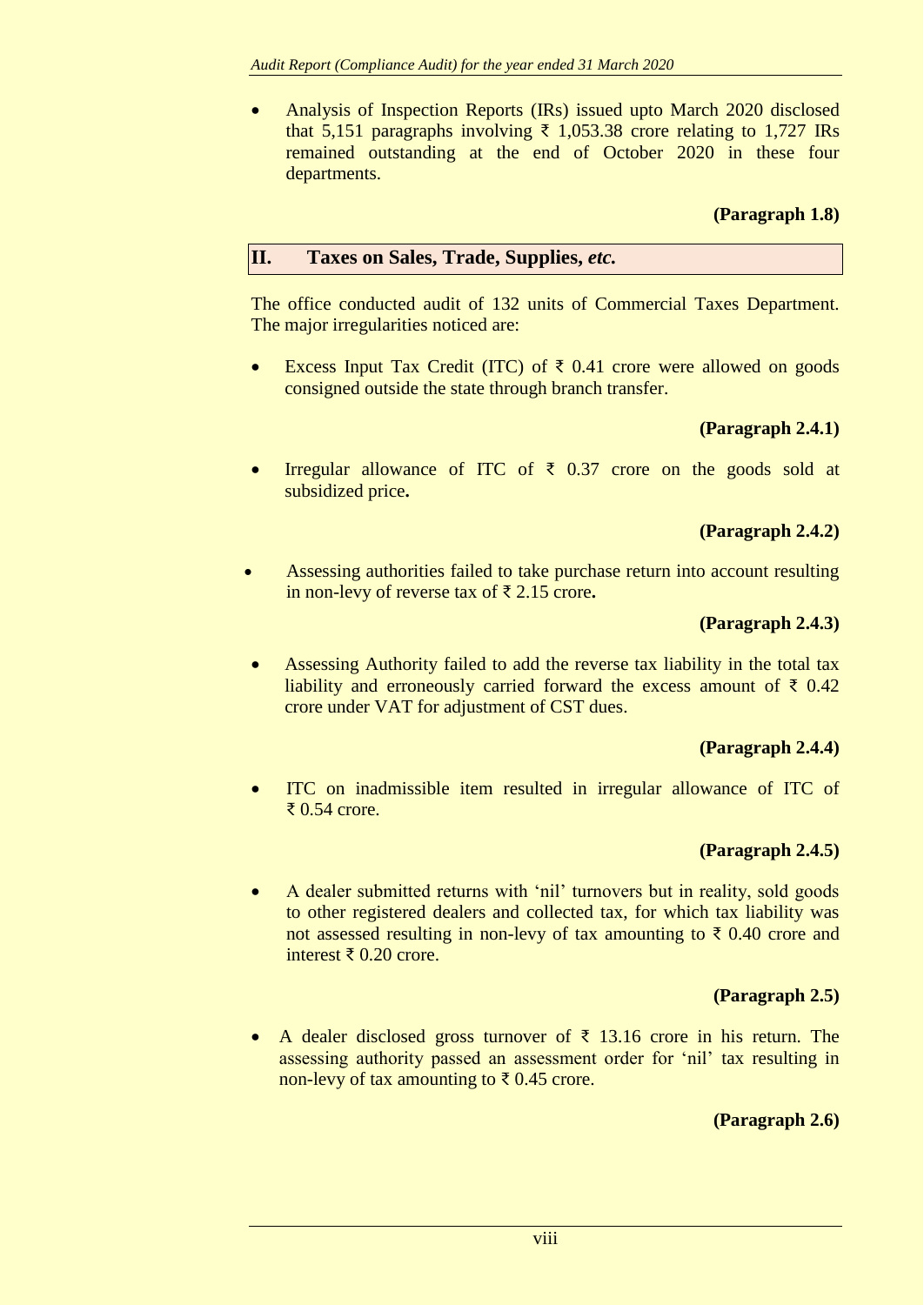The assessing authorities did not levy tax on the goods purchased from outside the state and utilised in the execution of the works for which Exemption Certificate was granted, resulting in short levy of tax amounting to ₹ 0.39 crore and interest of ₹ 0.15 crore.

#### **(Paragraph 2.8)**

 Assessing Authorities did not utilize the information available on the webbased application *RajVISTA* to impose entry tax which resulted in short/non-levy of entry tax of ₹ 2.87 crore and interest of ₹ 1.63 crore.

#### **(Paragraph 2.9)**

 Irregular refund of unutilised Input Tax Credit of ₹ 0.91 crore was allowed besides non levy of interest ₹ 0.32 crore and penalty ₹ 0.09 crore under Goods and Services Tax.

#### **(Paragraph 2.10.2)**

### **III. Land Revenue**

The office conducted audit of 99 units of Land Revenue Department. The major irregularities noticed are:

 The land allotted for setting up of the industry was not used for the intended purpose within the prescribed time period in Jhalawar district. However, the allotting authority did not take action to take back the land resulting in non-utilisation of land valuing ₹ 33.11 lakh.

#### **(Paragraph 3.4)**

 Agricultural lands were being used for commercial purposes (for hotel and resorts) in 26 cases in Jaisalmer district without permission of the competent authority which resulted in non- recovery of conversion charges of ₹ 81.94 lakh.

#### **(Paragraph 3.5.1)**

 Agricultural lands were used for setting up residential colonies in five cases in two *tehsils* without permission of the competent authorities which resulted in non-recovery of conversion charges of ₹ 35.59 lakh.

#### **(Paragraph 3.5.2)**

 Use of agricultural land for institutional purposes, bricks kilns, marriage garden without conversion and conversion of agriculture land by applying incorrect rate resulted in non-recovery/short-recovery of conversion charges of ₹ 1.27 crore.

#### **(Paragraph 3.5.3)**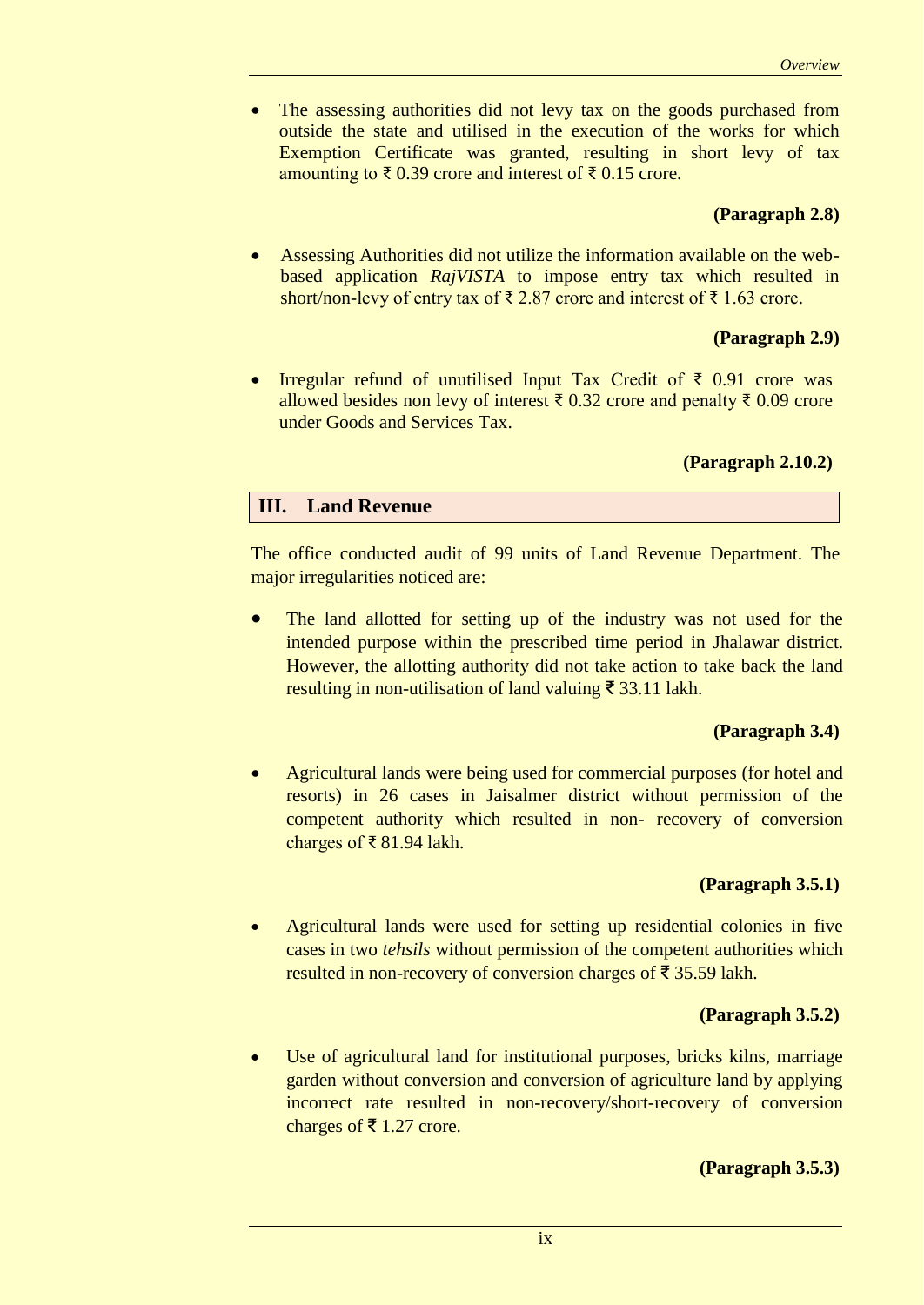Application of incorrect conversion rate for converting use of land from agricultural to institutional purposes resulted in short- recovery of conversion charges of ₹ 58.08 lakh.

### **(Paragraph 3.5.4)**

### **IV. Stamp Duty and Registration Fee**

The office conducted audit of 84 units of Registration and Stamps Department. The major irregularities noticed are:

Non-levy of Stamp Duty of ₹ 23.75 lakh on conversion of Companies into Limited Liability Partnerships.

### **(Paragraph 4.4)**

• Failure to take cognizance of the recitals of the documents resulted in short levy of Stamp Duty, surcharge and registration fee totalling  $\bar{\tau}$  1.44 crore on instruments of Powers of Attorney.

### **(Paragraph 4.5)**

 Irregular exemption of Stamp Duty of ₹ 76.97 lakh allowed under Rajasthan Investment Promotion Scheme on production of wrong entitlement certificates.

### **(Paragraph 4.6)**

• Short recovery of Stamp Duty, surcharge and registration fee on instruments of transfer of lease by way of assignment totalling ₹ 15.99 lakh.

### **(Paragraph 4.7)**

 Short levy of Stamp Duty, Surcharge and Registration Fee on developer agreements executed between landowners and developers totalling ₹ 3.32 crore.

#### **(Paragraph 4.8)**

• Registering Authorities failed to levy and recover Stamp Duty and Surcharge totalling  $\bar{\tau}$  34.79 lakh on contribution of immovable properties to partnership firms.

### **(Paragraph 4.9.1)**

 Registering Authorities failed to levy and recover Stamp Duty and Surcharge totalling ₹ 64.83 lakh on the transfer of immovable properties on retirement of partner(s).

### **(Paragraph 4.9.2)**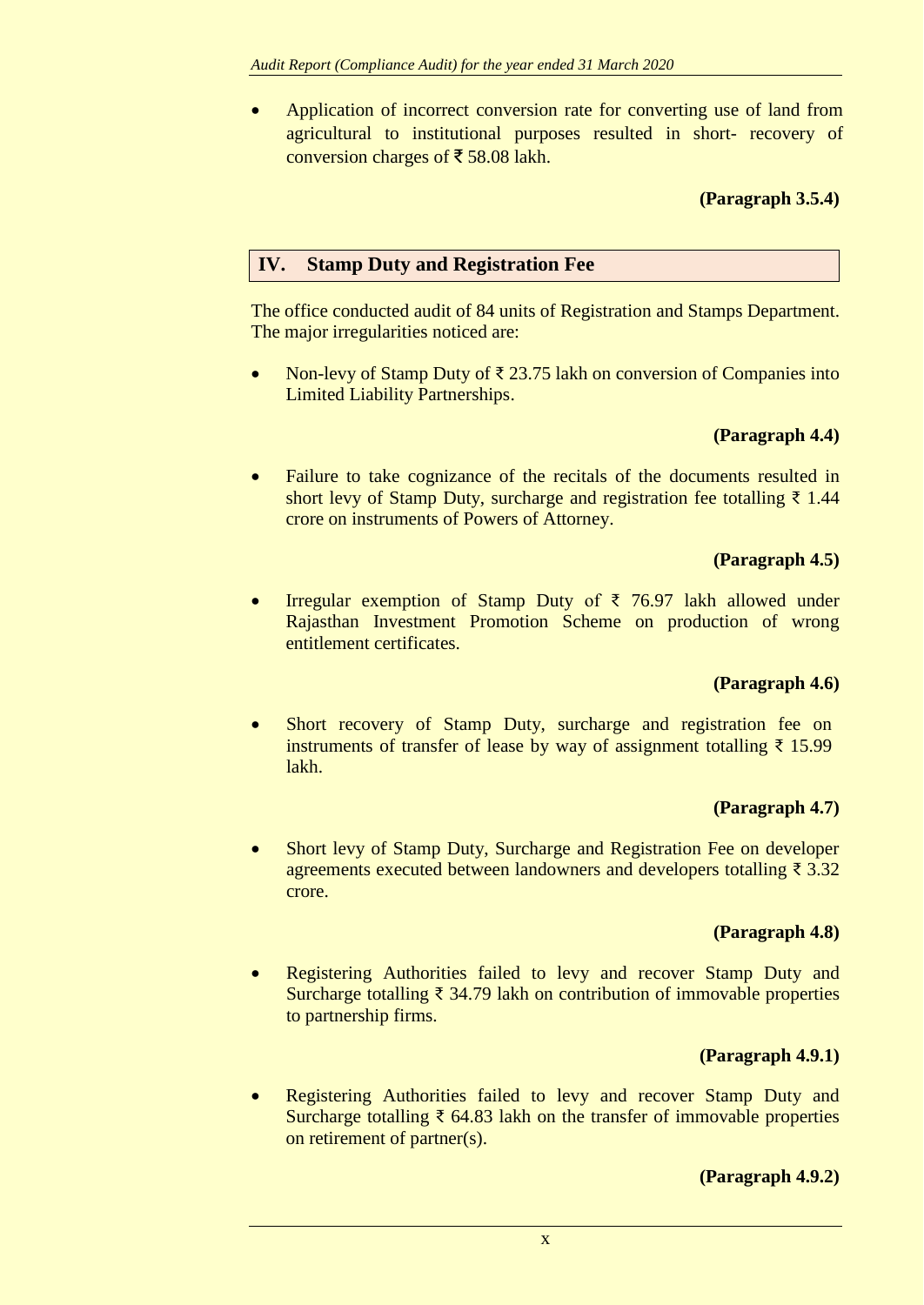Short levy of Stamp Duty, Surcharge and Registration Fee totalling ₹ 47.87 lakh on amalgamation/ reconstruction of companies.

#### **(Paragraph 4.10)**

• Undervaluation of immovable properties resulted in short levy of Stamp Duty, Surcharge and Registration Fee totalling ₹ 3.33 crore.

#### **(Paragraph 4.11)**

#### **V. State Excise**

The office conducted audit of 39 units of State Excise Department. The major irregularities noticed are:

 Non-recovery of additional amount from retail-off licensees for short lifted quantity of IMFL and Beer and failure to recover the additional amount of ₹ 2.65 crore.

#### **(Paragraph 5.4)**

 Incorrect calculation of composite fee for shops of peripheral area resulted in short realisation of revenue of ₹1.23 crore.

#### **(Paragraph 5.5)**

 Lack of proactive action by the Department led to short recovery of license fee of ₹ 31 lakh from hotel bar licensees.

#### **(Paragraph 5.6)**

Short recovery of penalty  $\bar{\tau}$  7.94 crore on non-maintenance of minimum yield efficiency by the breweries for production of beer.

#### **(Paragraph 5.7)**

• Non-forfeiture of Security Deposit and advance Exclusive Privilege Amount from Country Liquor groups led to loss of revenue of  $\bar{\tau}$  77.31 lakh.

#### **(Paragraph 5.8)**

 Short realisation of Monthly Guarantee Amount from Country Liquor licensees led to loss of revenue of ₹ 13.37 crore.

#### **(Paragraph 5.9)**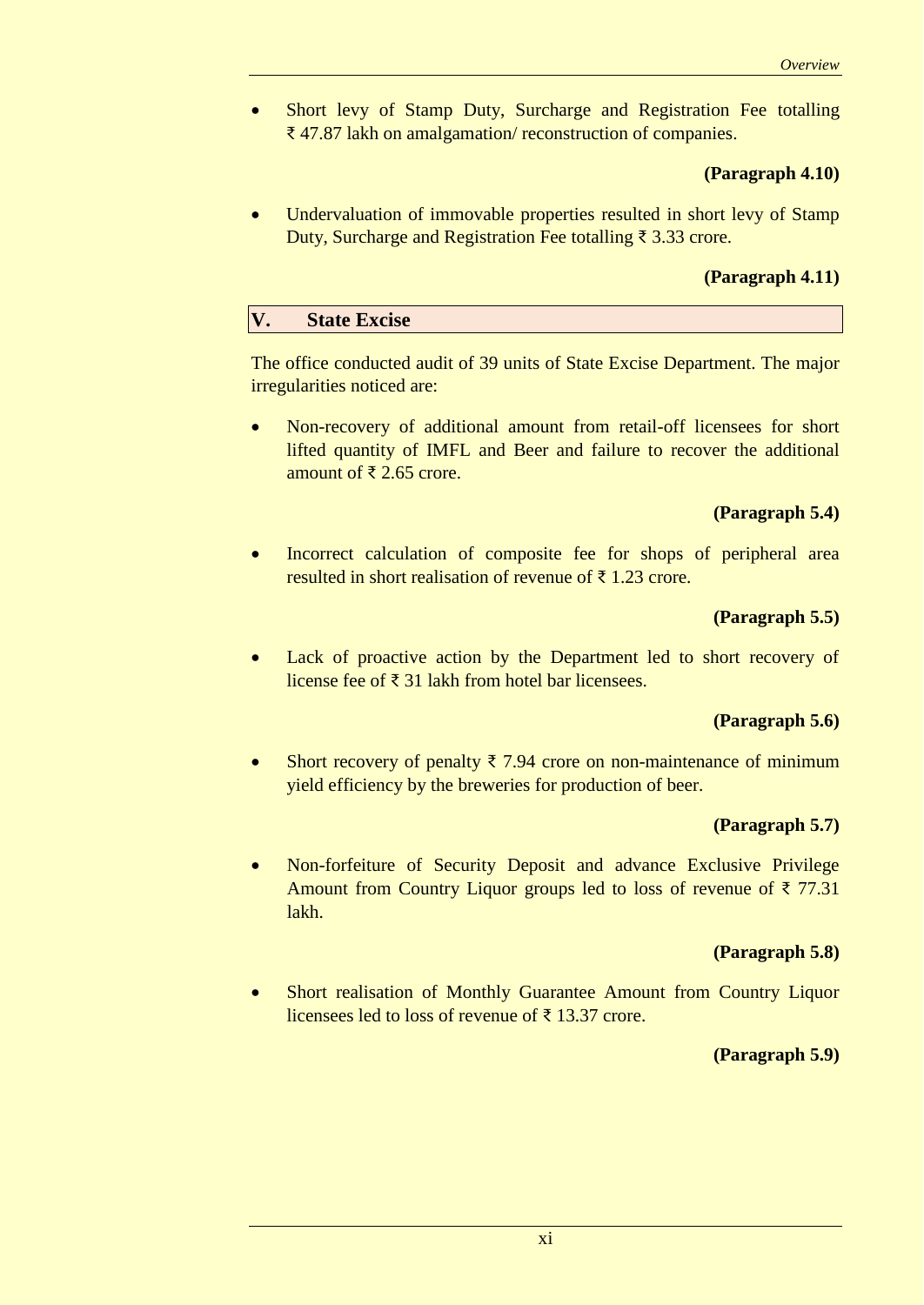# **PART-B**

# **Expenditure Sector**

## **VI. General**

 There are 66 Departments, 234 Autonomous Bodies (ABs) and 14 Public Sector Undertakings (PSUs) of the Government of Rajasthan, headed by Additional Chief Secretary/ Principal Secretaries/Secretaries, which are audited by the Accountant General<sup>1</sup> (Audit-I), Rajasthan, Jaipur.

### **(Paragraph 6.1)**

 During 2019-20, audit of 951 out of the 22,016 units of General and Social Sector Departments, have been carried out. Further, 19,693 mandays (for financial audit and compliance audit) were used.

### **(Paragraph 6.3)**

 A review of the outstanding ATNs on paragraphs/performance audits included in the Reports of the Comptroller and Auditor General of India pertaining to various Departments as on 31 January 2021 revealed that 13 ATNs were pending from the concerned Departments.

#### **(Paragraph 6.6)**

### **VII. Compliance Audit of Expenditure Sector**

The significant audit observations are:

1

 The Maharana Pratap University of Agriculture and Technology (MPUAT), Udaipur disallowed certain items in a construction contract in order to keep additional expenditure under the permissible limit in terms of Rajasthan Transparency in Public Procurement (RTPP) Rules. Later MPUAT got these items re-executed by the same contractor under a new tender in violation of provisions of PWF&ARs.

### **(Paragraph 7.1)**

 The Employees' State Insurance Scheme (ESIS) was started for protecting employees against the impact of incidences of sickness, maternity, death or disablement due to employment injury and occupational disease and to provide medical care to Insured Persons (IPs) and their families. The scheme is administered by a corporate body called the Employees' State Insurance Corporation (ESIC). The Scheme is

<sup>1</sup> Erstwhile Office of the 'Principal Accountant General (General and Social Sector Audit)' has been renamed as Office of the 'Accountant General (Audit-I)' with effect from 18.05.2020.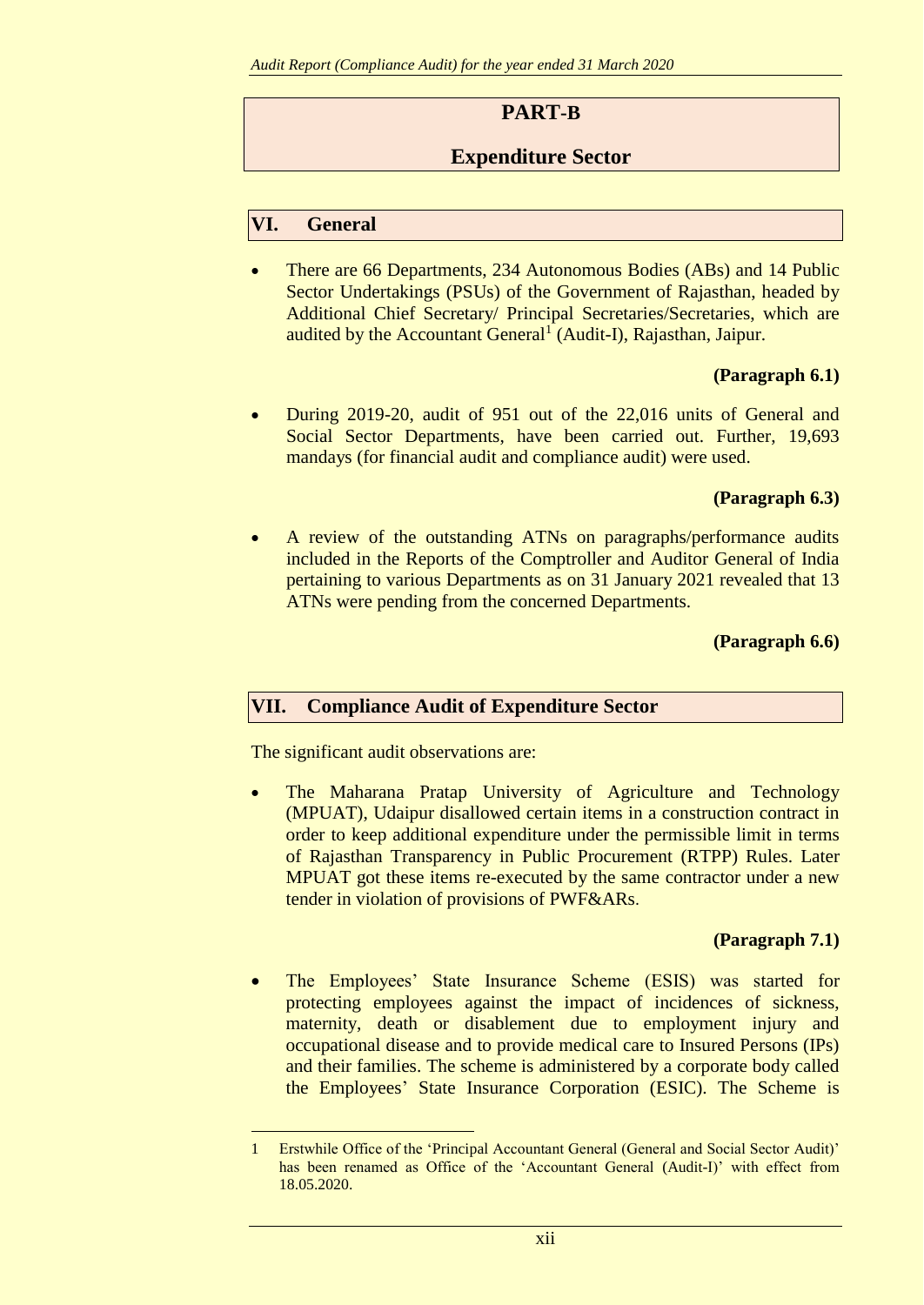financed by contributions raised by employees covered under the scheme and their employers as a fixed percentage. Important reforms under ESIC 2.0 for expansion of ESIS in the state to cover all the IPs and for providing better services to IPs were not implemented. The State Government did not utilise the unspent 60.63 *per cent* of maximum admissible expenditure as per prescribed ceiling for managing manpower and to provide required medical facilities to the IPs. Due to shortage of Medical Specialists/Officers and Para Medical staff such as nursing staff, pharmacists etc., the hospitals/dispensaries could not function at their optimal potential. ESI hospitals/dispensaries lacked infrastructure and laboratory facilities. This resulted in decreasing trend in number of patients attending OPD/IPD and patients had to be referred to tie up/government hospitals for basic tests/investigations and specialist facilities. Even though ESIC initiated an IT project for hospital management, the same could not be implemented completely by ESIS. To improve the services being provided in the hospitals and dispensaries, ESI Society was to be formed under section 58(5) of the Act. It was not formed by the State Government despite the fact that 100 *per cent* expenditure upto the prescribed ceiling was to be borne by Employees State Insurance Corporation (ESIC) upto three years.

#### **(Paragraph 7.2)**

 Failure of the Medical Education Department to apply for increase in sanctioned load led to avoidable payment of demand surcharges and irregular payment of electricity duty by Medical Colleges/Hospitals amounting to  $\bar{\tau}$  1.40 crore.

#### **(Paragraph 7.3)**

 Lack of action on part of the Medical Education Department led to short receipt of concession fee plus penal interest for delay in payment, shortrecovery of amount related to unutilised below poverty line quota and resultant extension of undue benefit to the concessionaire causing a loss of revenue of  $\bar{\xi}$  5.09 crore to the State Government.

#### **(Paragraph 7.4)**

Irregular expenditure of  $\bar{\tau}$  3.72 crore on the execution of additional works in contravention of Rajasthan Public Works Financial and Accounts Rules by Medical and Health Department.

### **(Paragraph 7.5)**

 Failure to recover loan from beneficiaries and irregular utilization of funds by Department of Minority Affairs and WAQF Board, for repayment to National Minorities Development and Finance Corporation resulted in avoidable penal interest of  $\bar{\tau}$  3.17 crore.

#### **(Paragraph 7.6)**